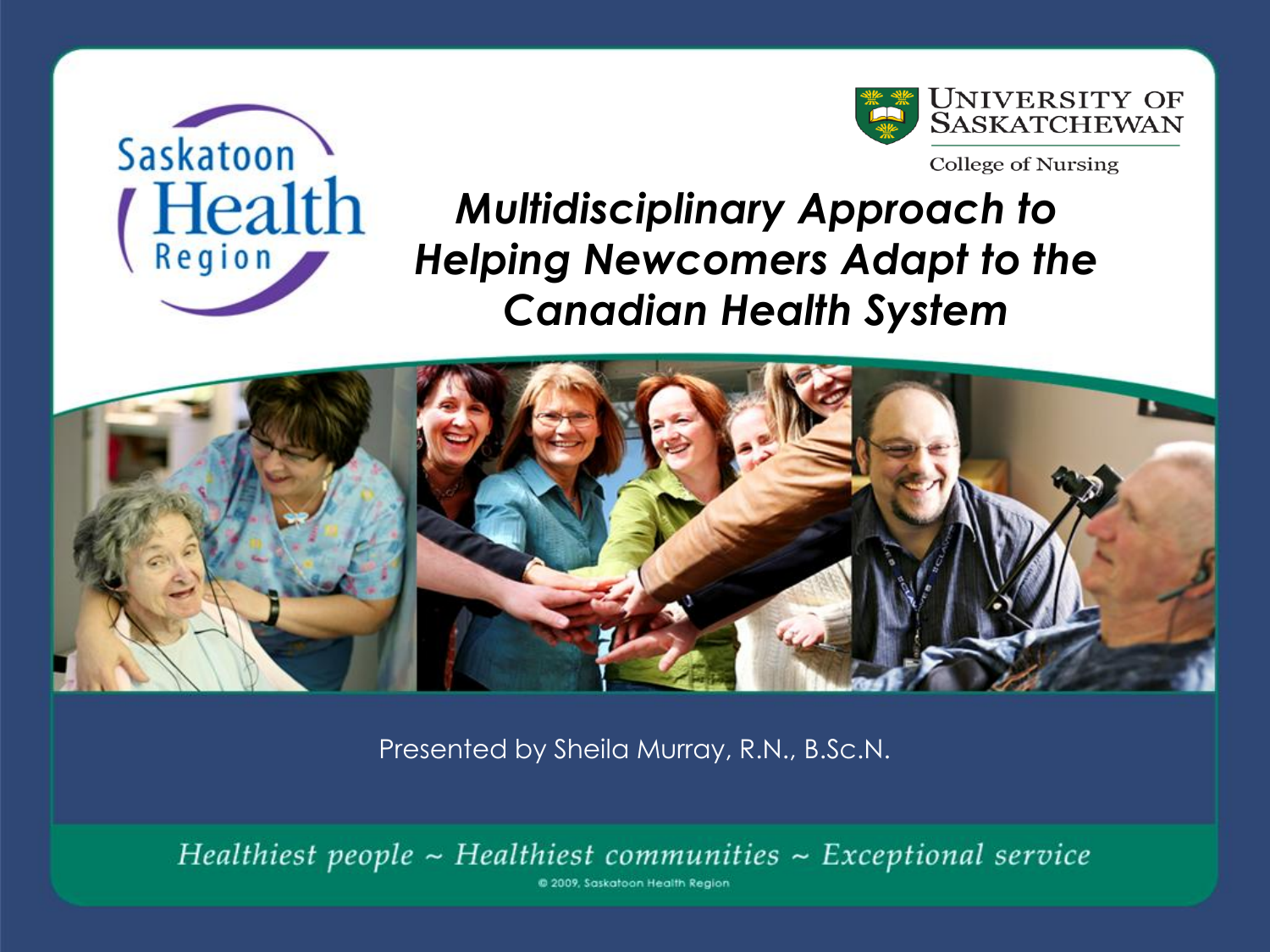



Healthiest people ~ Healthiest communities ~ Exceptional service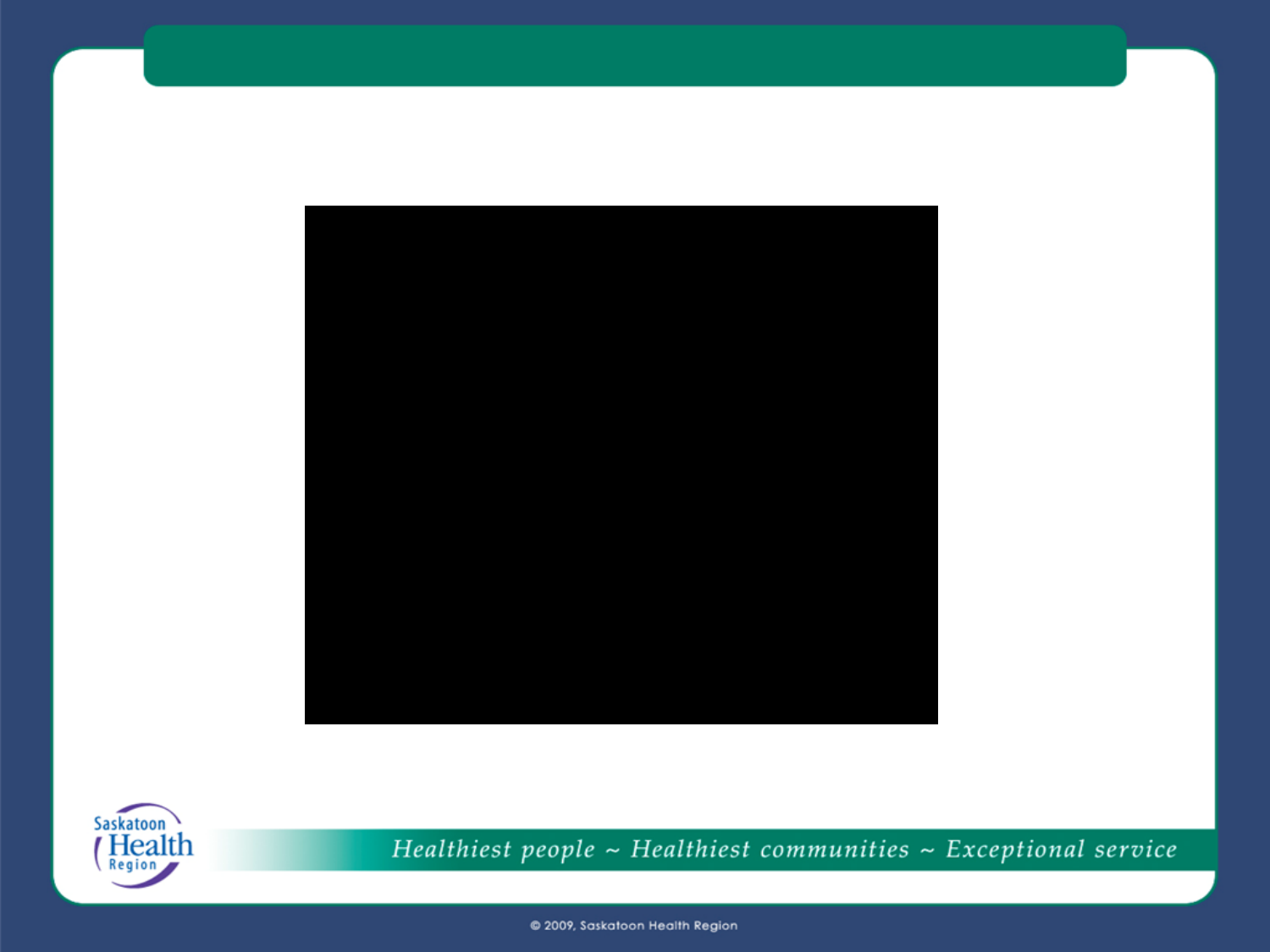#### *Souris Hall University of Saskatchewan*



- 67 international student families
- 1-9 children per family
- Majority of women 'stay at home'

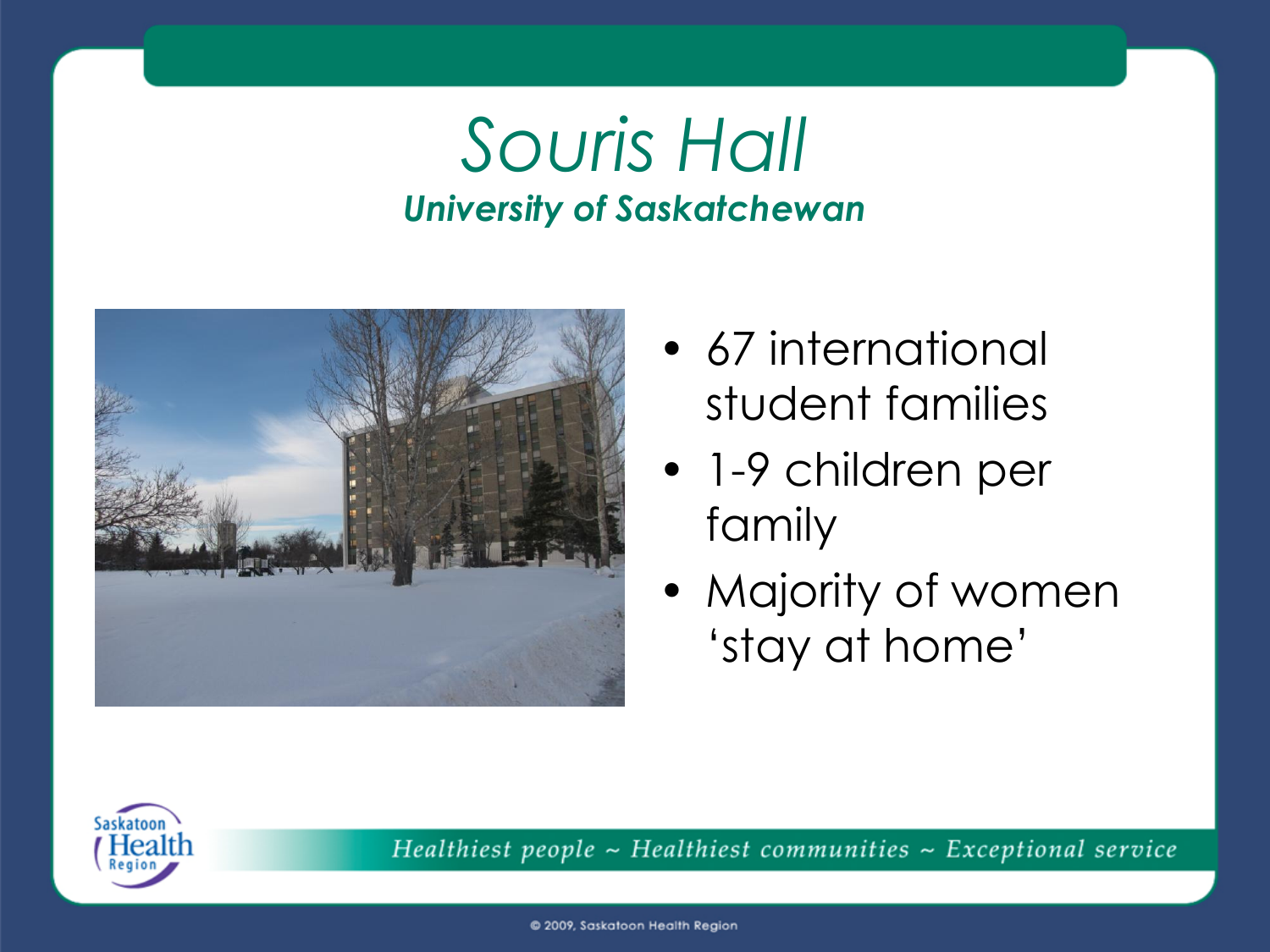## *Isolation due to:*

- Language
- Climate
- Lack of transportation
- Cultural/spiritual beliefs
- Unfamiliar with surroundings

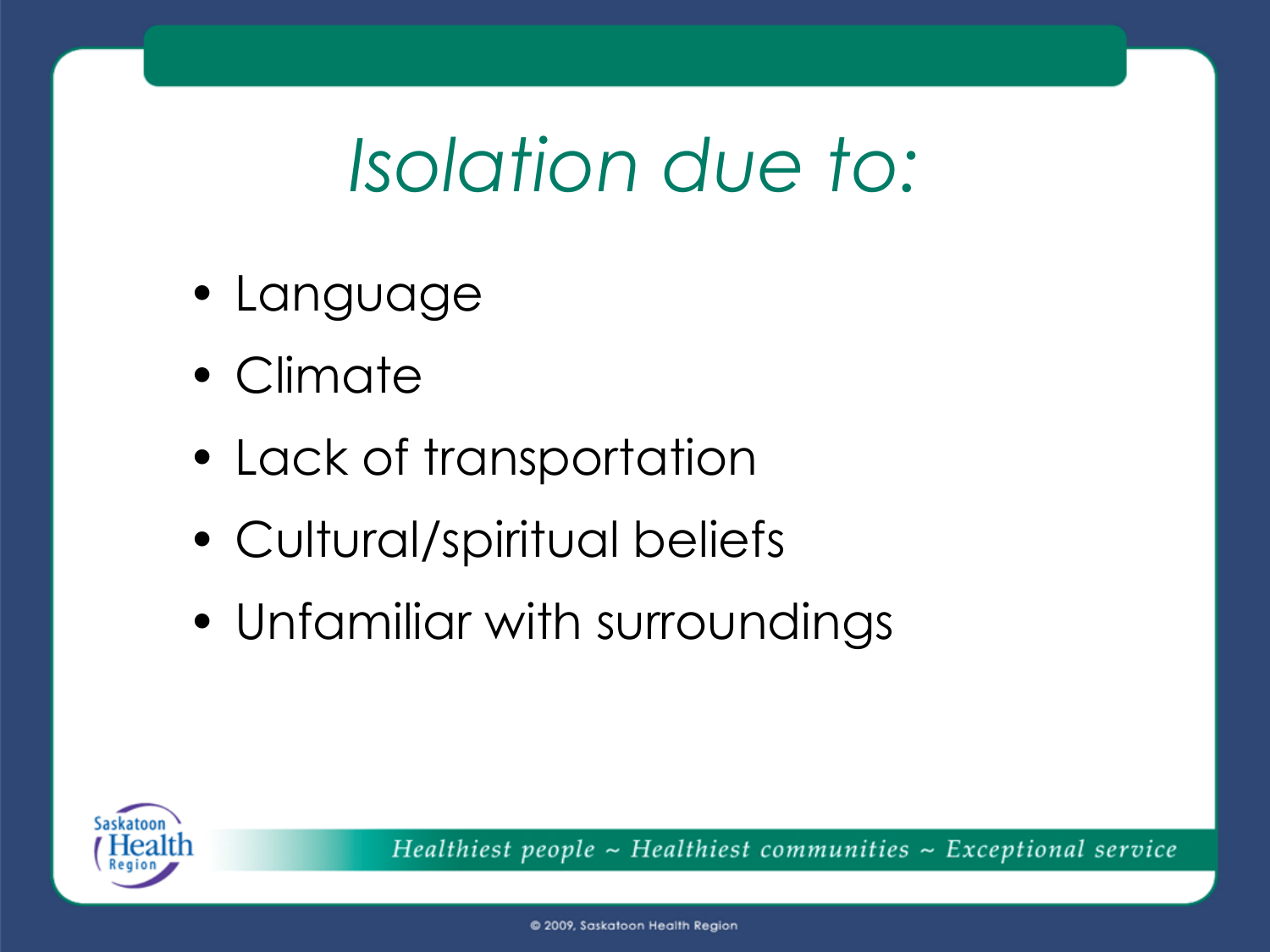## *Health and Social Effects*

- Anxiety/depression
- Inadequate stimulation for the children
- Inappropriate use of health care services

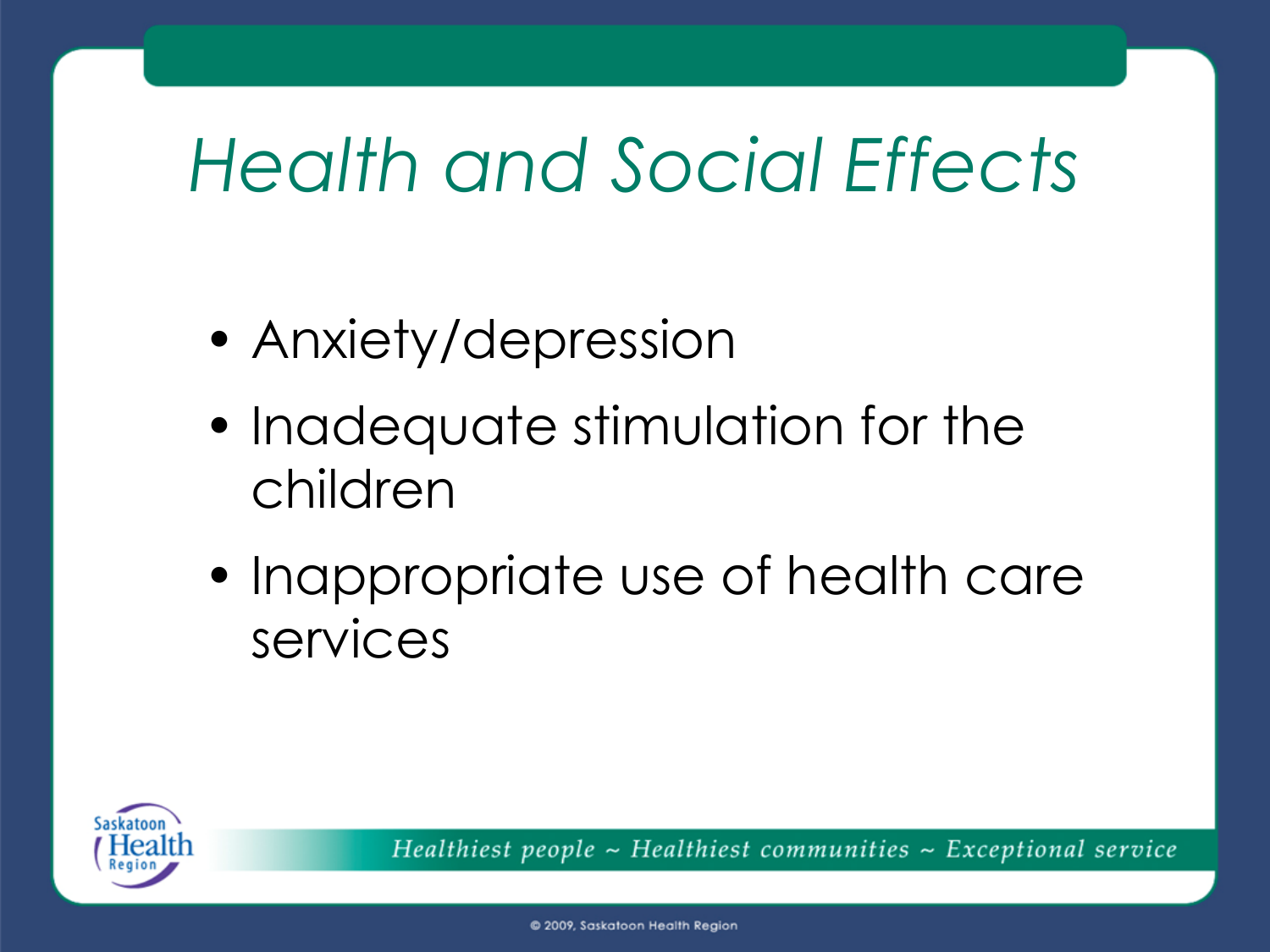# *Objectives*

- Reduce isolation
- Promote an understanding of the health care system
- Encourage use of the health care system in a timely, efficient and effective manner

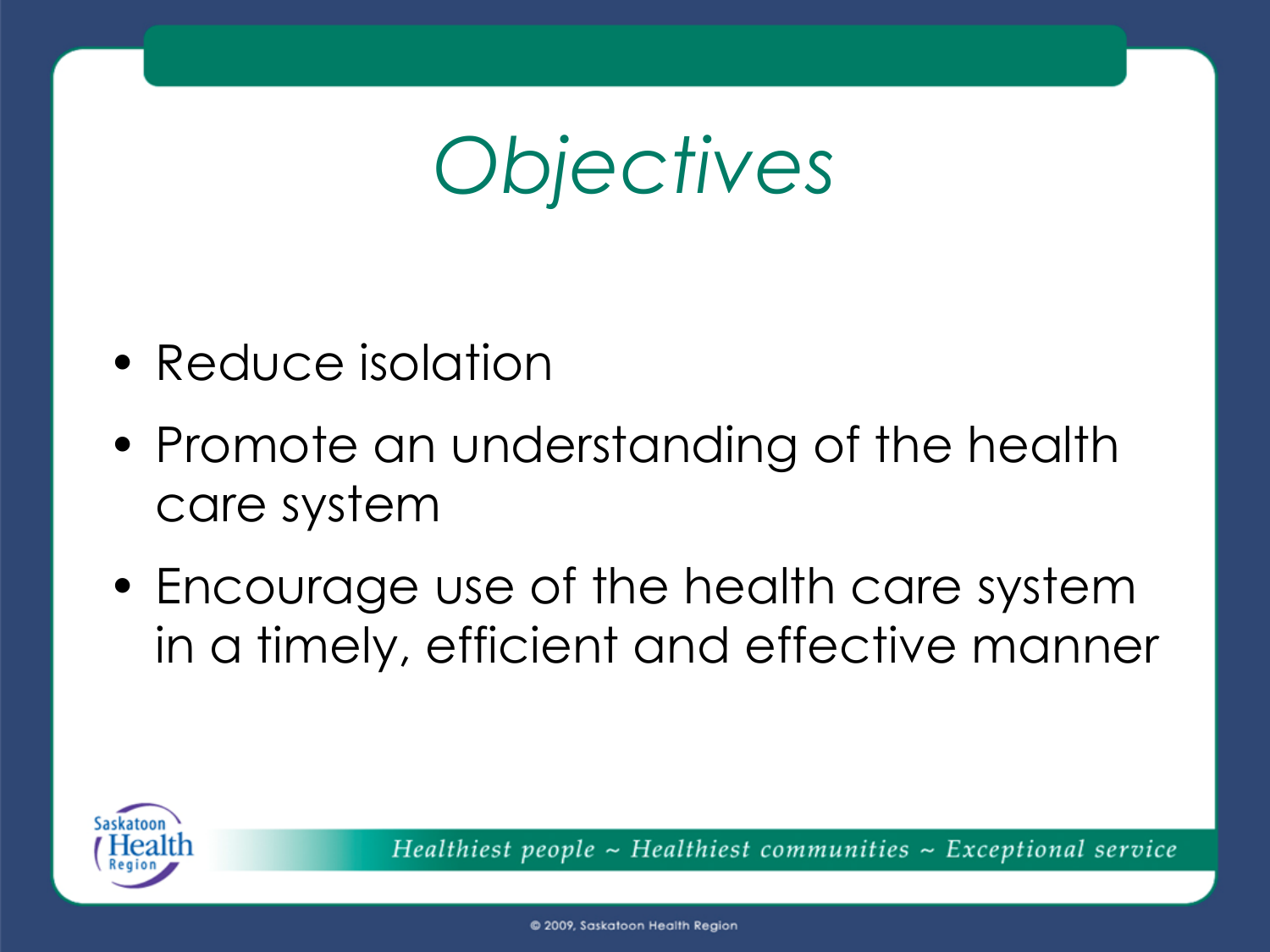### *Underlying Hypotheses*

- Newcomers
	- o feel more secure
	- o discontinue unnecessary MD & ER visits
- Student nurses
	- o experience the 'determinants of health' o learn the challenges facing newcomers
- Health care providers o work to 'full scope of practice' o gain work satisfaction

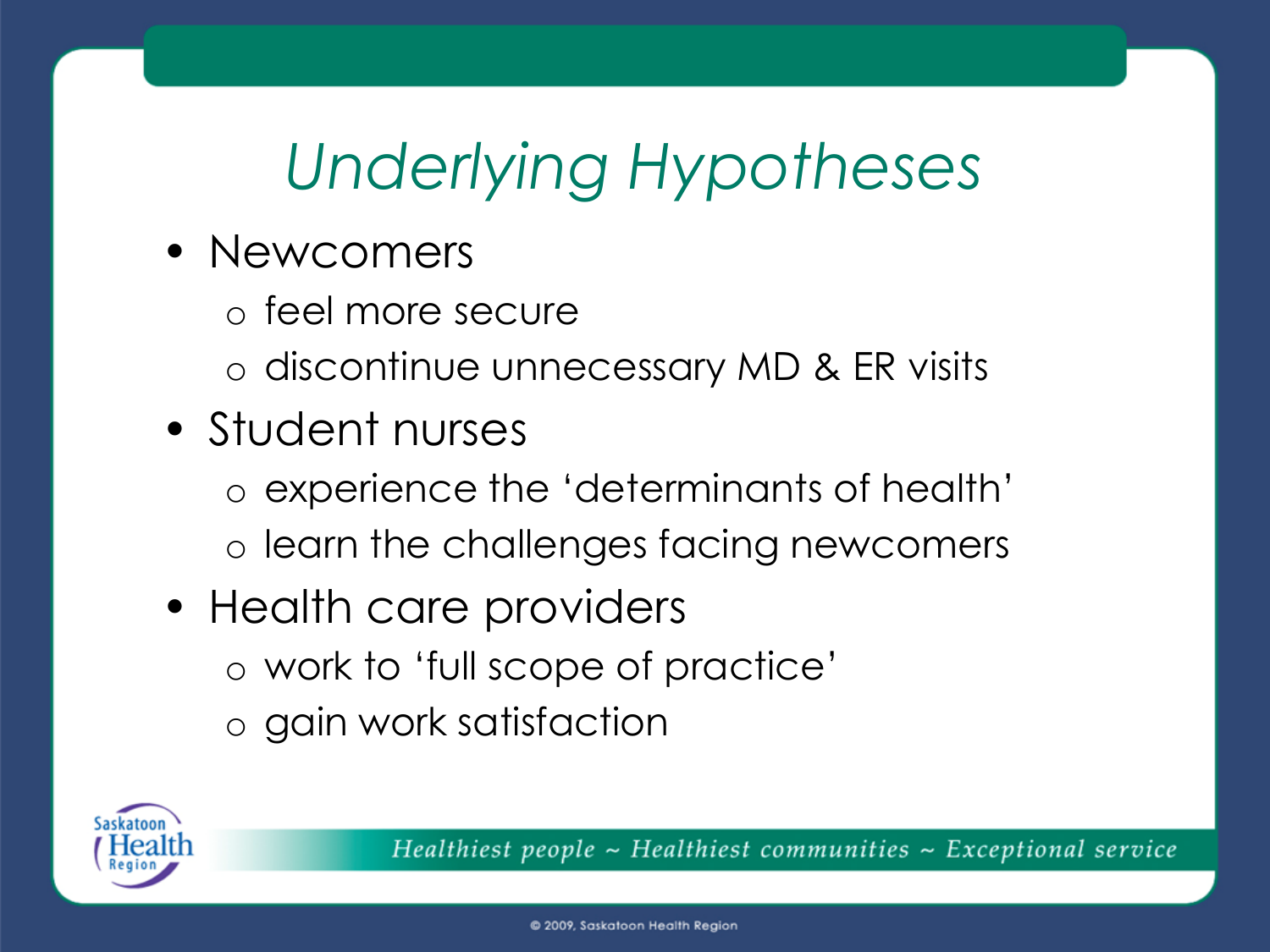#### *Child Health Clinic*





Healthiest people  $\sim$  Healthiest communities  $\sim$  Exceptional service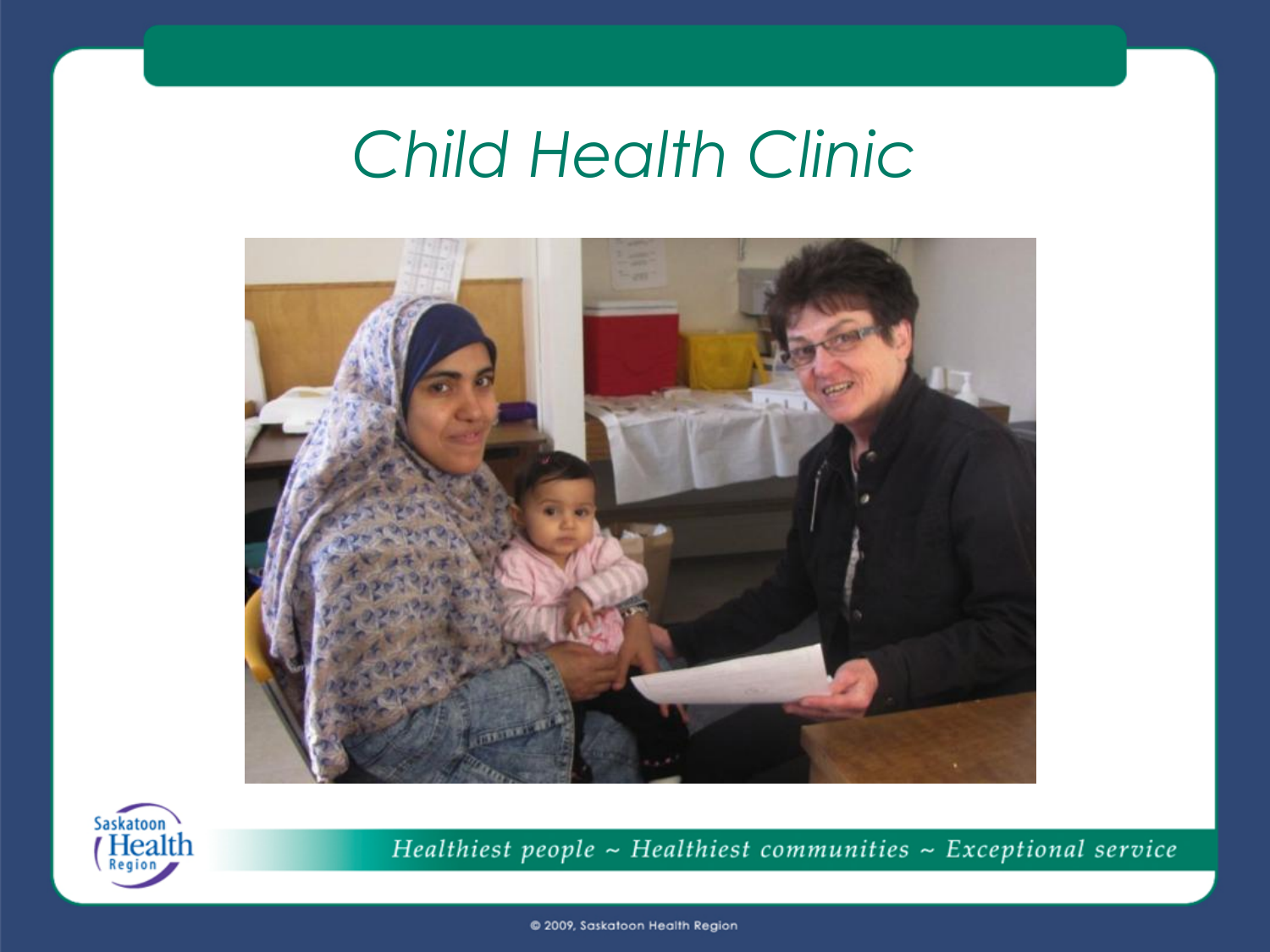## *Communication Tool*

| Saskatoon<br>Health<br>Region<br>Public Health Services |                                                                                                                                                                                                                                      | Sheila Murray, R.N., BSN<br><b>Public Health Nurse</b><br>South East Health Centre<br>3006 Taylor Street East<br>SASKATOON SK S7H 4J2<br>Phone: 655-4578 Fax: 655-4720<br>Email: sheila.murray@saskatoonhealthreigon.ca<br>$\sim$ |
|---------------------------------------------------------|--------------------------------------------------------------------------------------------------------------------------------------------------------------------------------------------------------------------------------------|-----------------------------------------------------------------------------------------------------------------------------------------------------------------------------------------------------------------------------------|
|                                                         | DATE:                                                                                                                                                                                                                                | $\begin{tabular}{c} T0: \end{tabular}$                                                                                                                                                                                            |
| RE:                                                     |                                                                                                                                                                                                                                      | DOB:                                                                                                                                                                                                                              |
|                                                         |                                                                                                                                                                                                                                      | Assessment:                                                                                                                                                                                                                       |
| Weight:<br>Length:                                      | <u>and the company of the company of the company of the company of the company of the company of the company of the company of the company of the company of the company of the company of the company of the company of the com</u> | Weight/length:                                                                                                                                                                                                                    |
| <b>Nutrition:</b><br>Safety:                            |                                                                                                                                                                                                                                      | Dental:<br>the contract of the contract of the contract of                                                                                                                                                                        |
| Speech:                                                 | <u> 1989 - John Harry Harry House, amerikan</u>                                                                                                                                                                                      |                                                                                                                                                                                                                                   |
| Car seat:                                               | <b>PARTICULAR PROPERTY AND INCOME.</b>                                                                                                                                                                                               | Vaccination: Wallet Communication of the Communication of the Communication of the Communication of the Communication of the Communication of the Communication of the Communication of the Communication of the Communication    |
|                                                         |                                                                                                                                                                                                                                      | Comments: experience and the comments:                                                                                                                                                                                            |
|                                                         |                                                                                                                                                                                                                                      |                                                                                                                                                                                                                                   |
|                                                         |                                                                                                                                                                                                                                      | $\sim$                                                                                                                                                                                                                            |
|                                                         |                                                                                                                                                                                                                                      |                                                                                                                                                                                                                                   |
|                                                         |                                                                                                                                                                                                                                      |                                                                                                                                                                                                                                   |
|                                                         |                                                                                                                                                                                                                                      |                                                                                                                                                                                                                                   |
|                                                         |                                                                                                                                                                                                                                      |                                                                                                                                                                                                                                   |
|                                                         |                                                                                                                                                                                                                                      |                                                                                                                                                                                                                                   |
|                                                         |                                                                                                                                                                                                                                      |                                                                                                                                                                                                                                   |

- Detail of well baby visit
- Faxed to family doctor

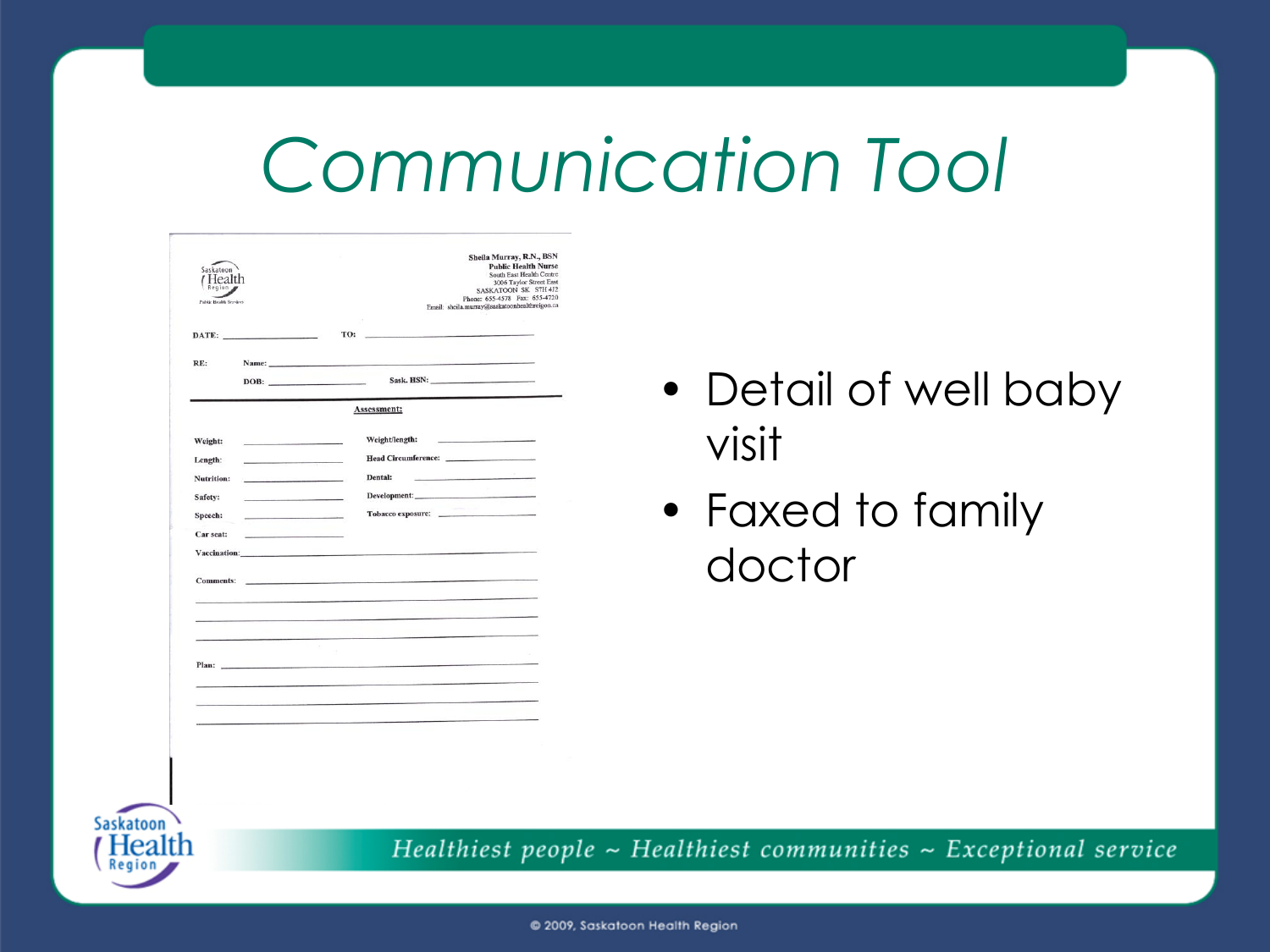### *Dental Clinic*







Healthiest people ~ Healthiest communities ~ Exceptional service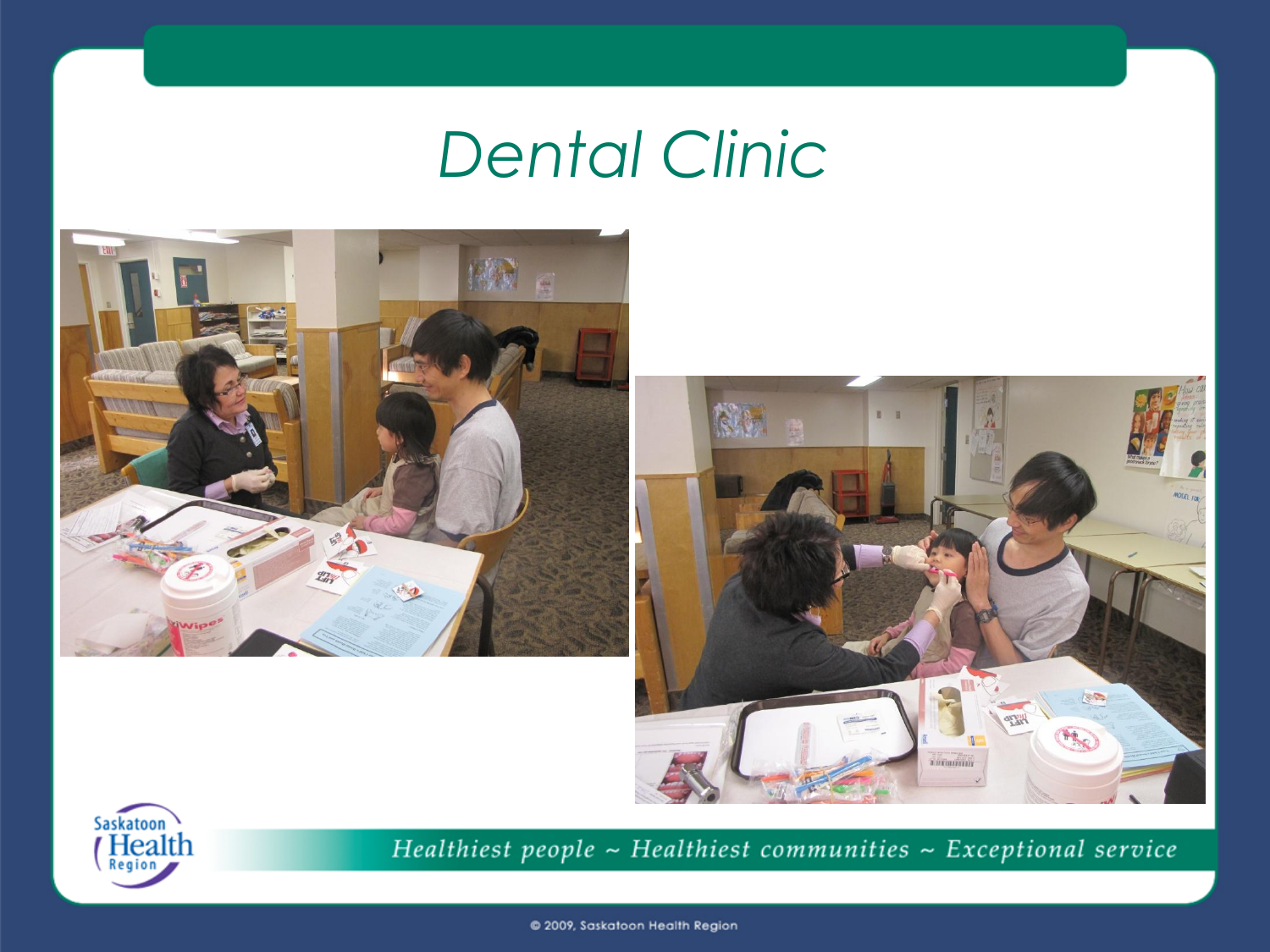### *College of Nursing: Senior Nursing Students*



- Home visits
- Education sessions
- Health fairs

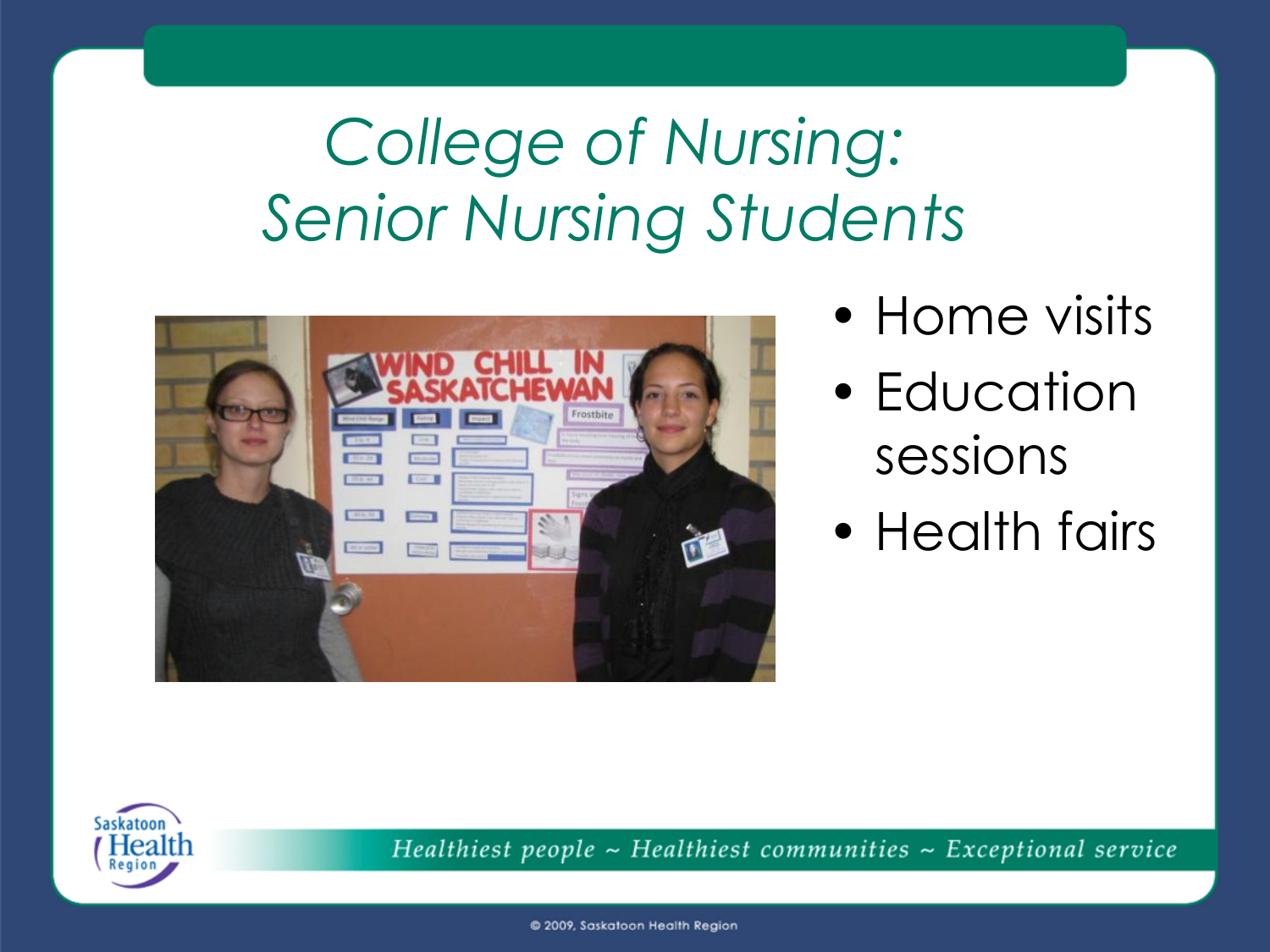### *Activities*



- Parenting groups
- Walks in the park
- Children's library
- Map of available services

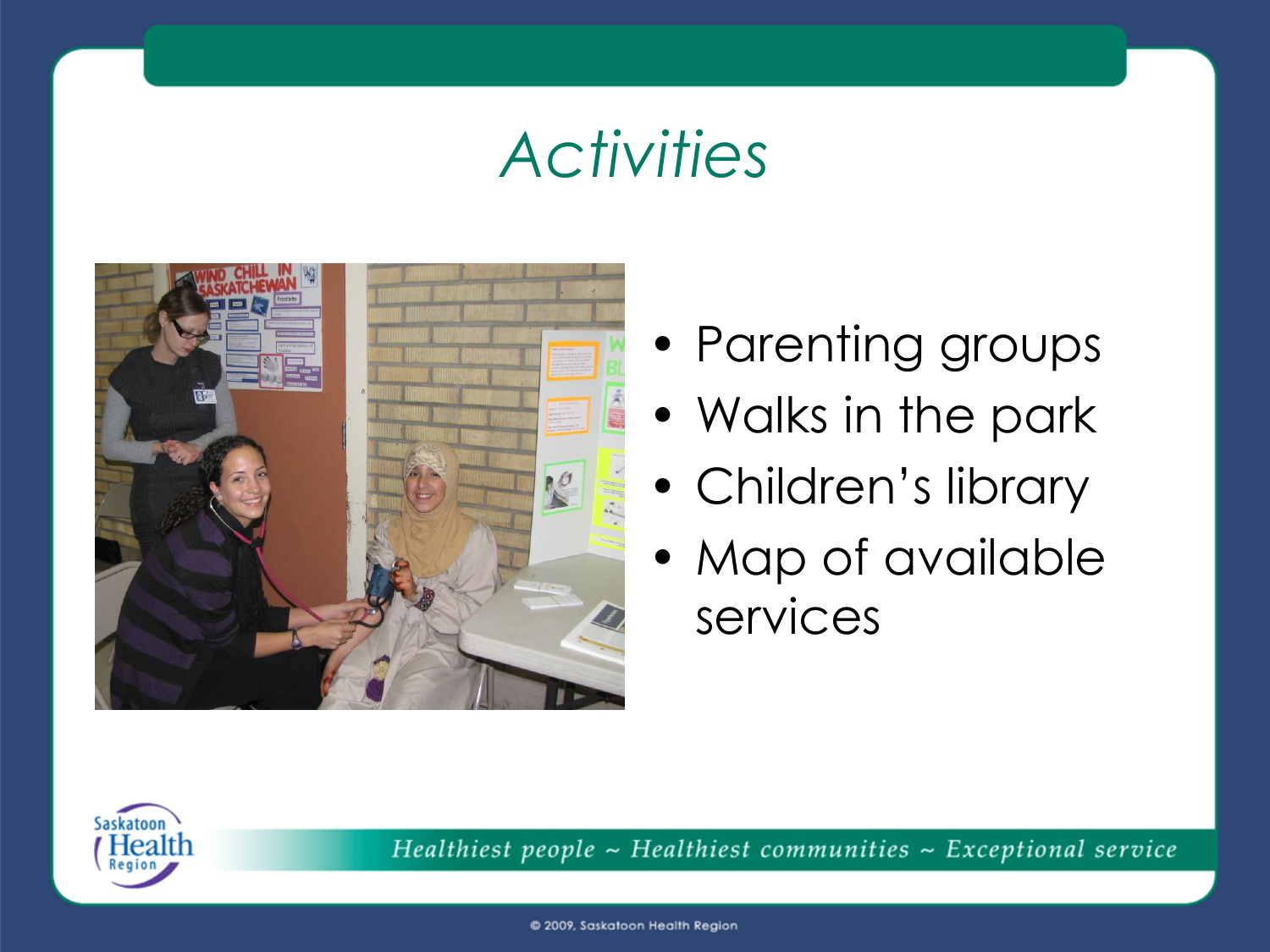### *Multidisciplinary Model*





Healthiest people  $\sim$  Healthiest communities  $\sim$  Exceptional service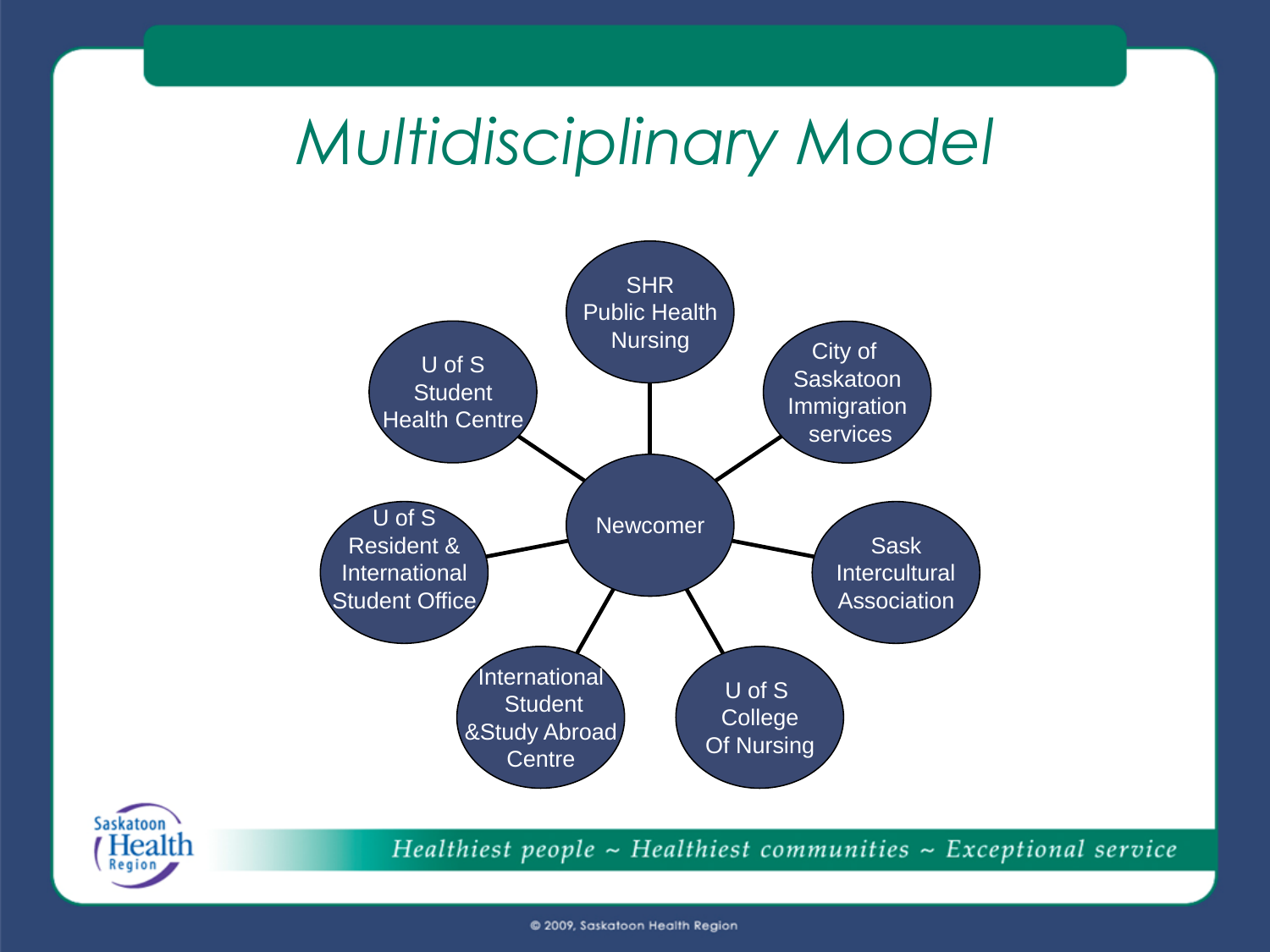### *Resident Life Coordinator*



- Activities o film nights, crafts, games
- **Outings** 
	- o zoo, swimming, museums
- Community garden

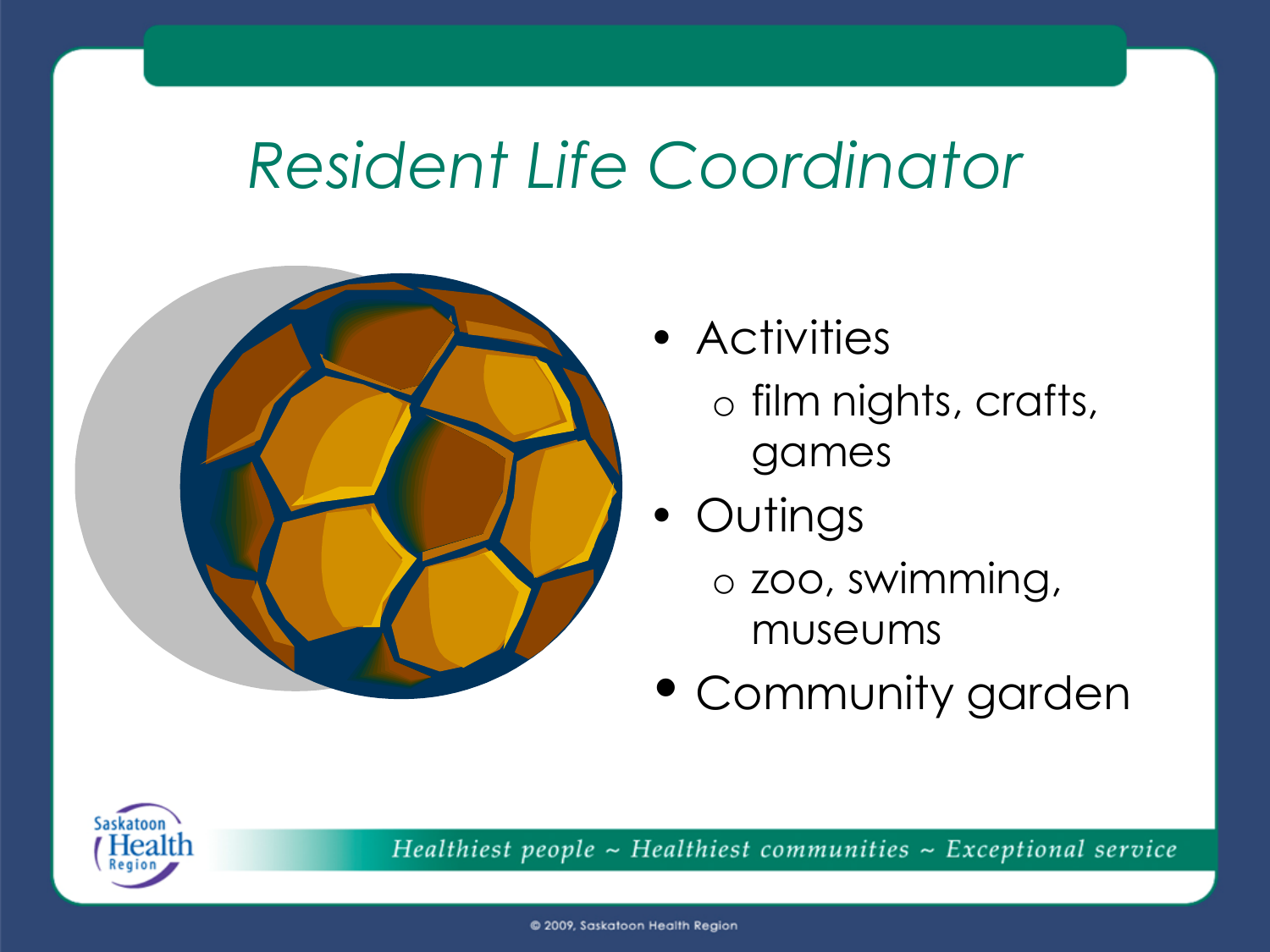## *Key Results*

- Increased awareness of the Health Care System and services available
- Enhanced use of appropriate health care services
- Less isolation support systems developed among newcomers

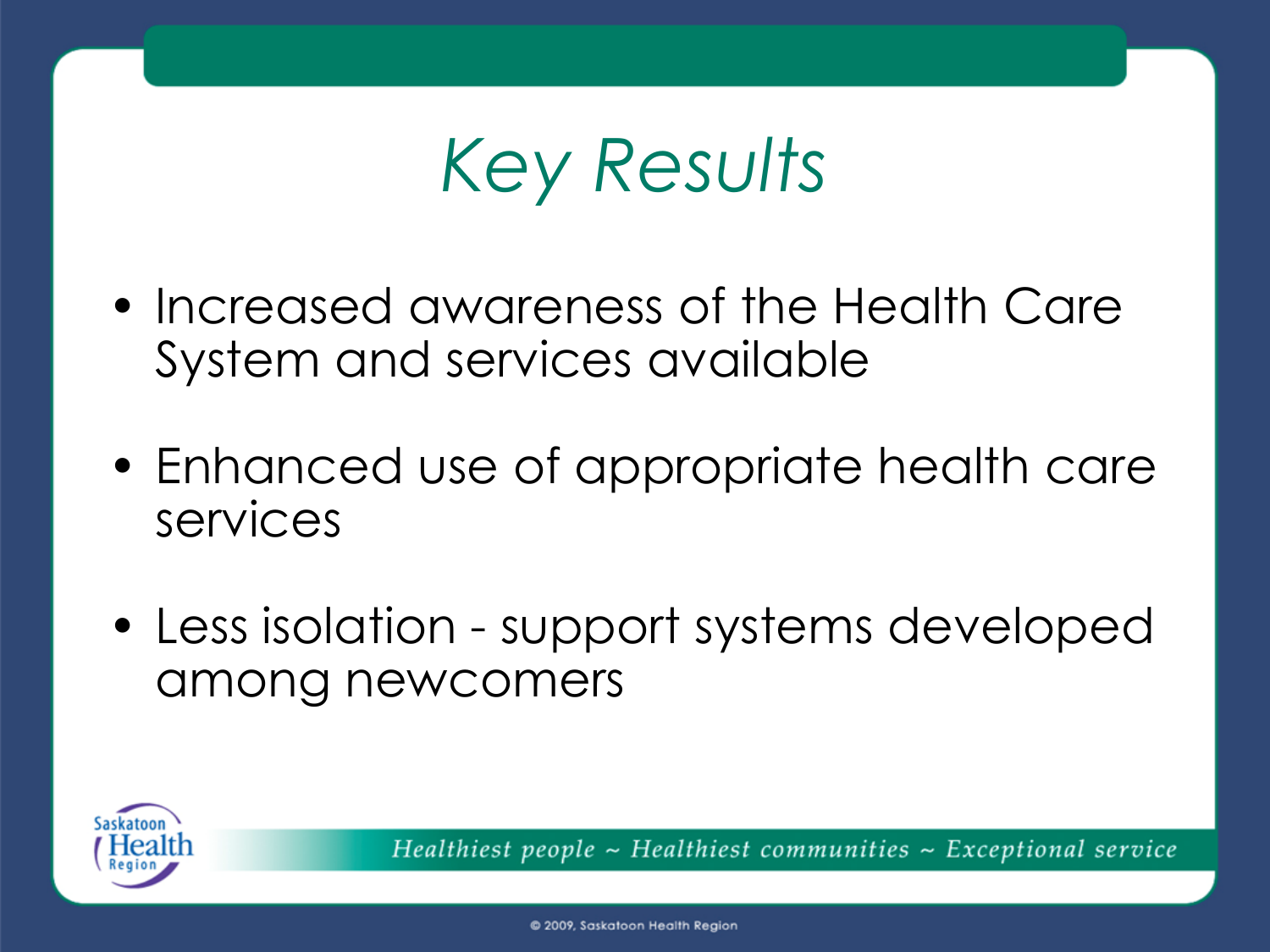### *Related Benefits*

- Enhanced social interaction of mothers
- Increased activities for children promoted healthy interaction and socialization
- Rich learning experience for student nurses
- Supported the full scope of practice for Public Health Nurses

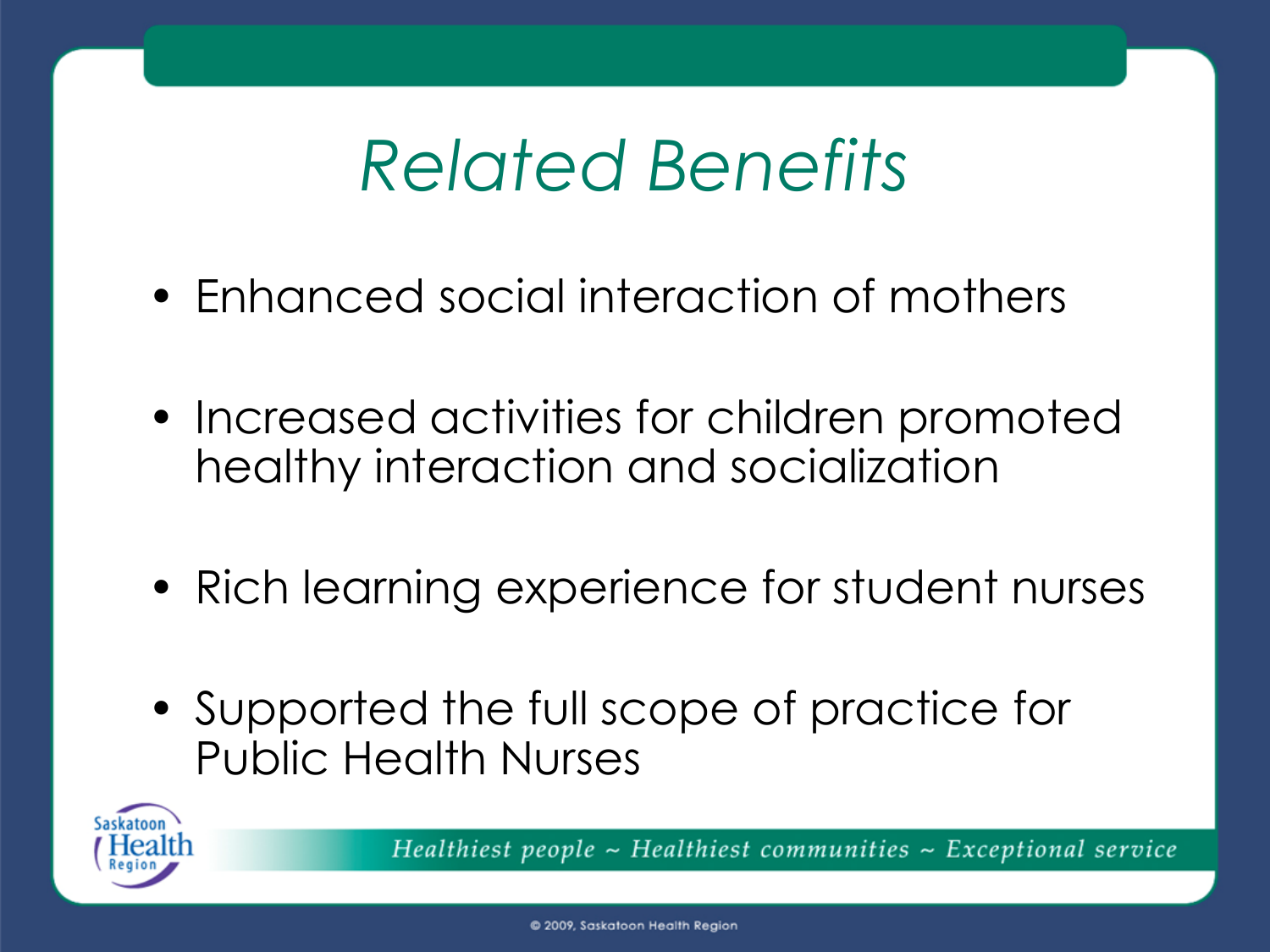# *Supporting Theory*

- CHN Standards of Practice
- Determinants of Health



Healthiest people  $\sim$  Healthiest communities  $\sim$  Exceptional service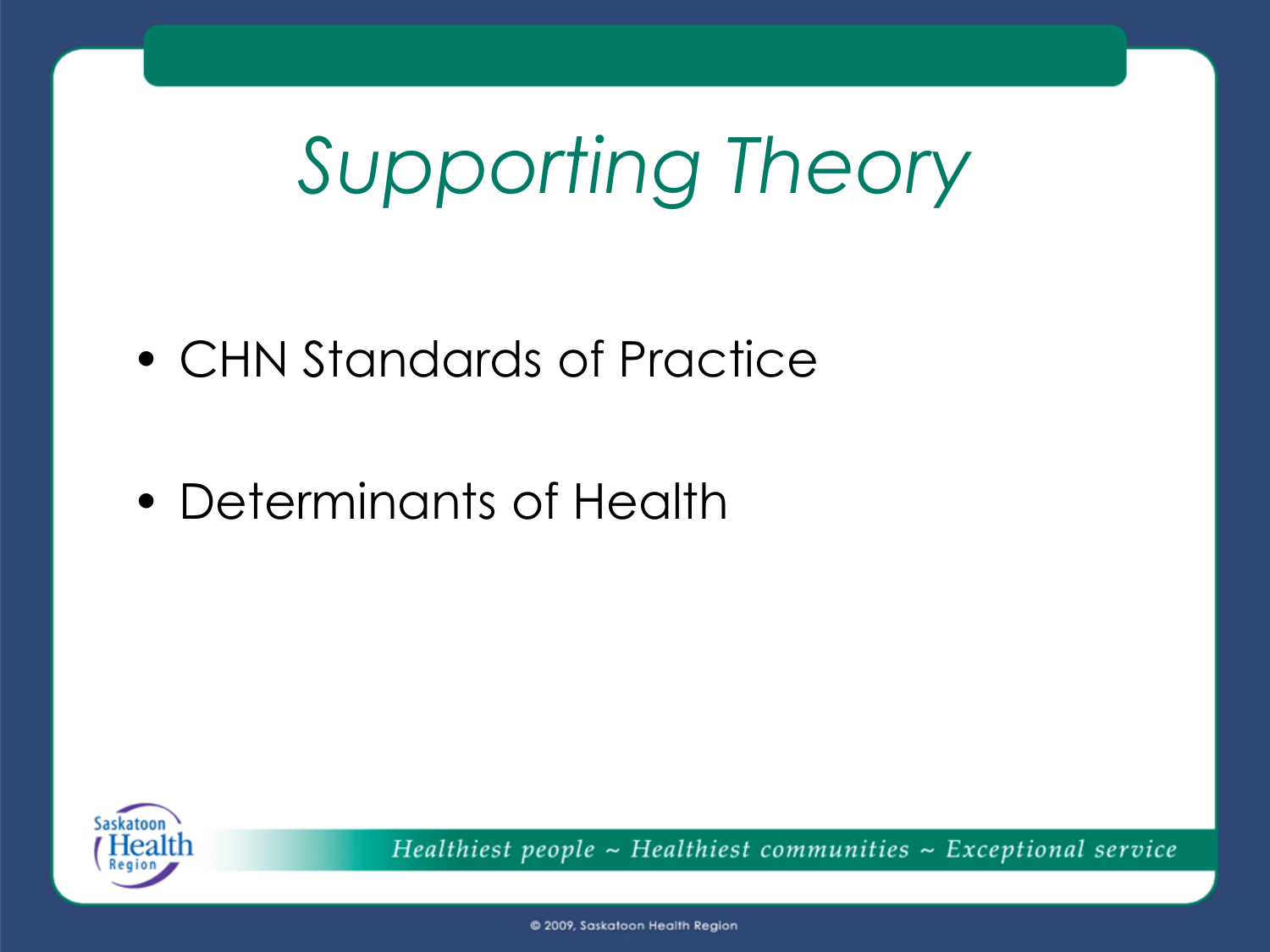*Community Health Nursing Standards of Practice*

- Promoting Health
- Building Capacity
- Building Relationships
- Facilitating access and equity
- Professional responsibility and accountability

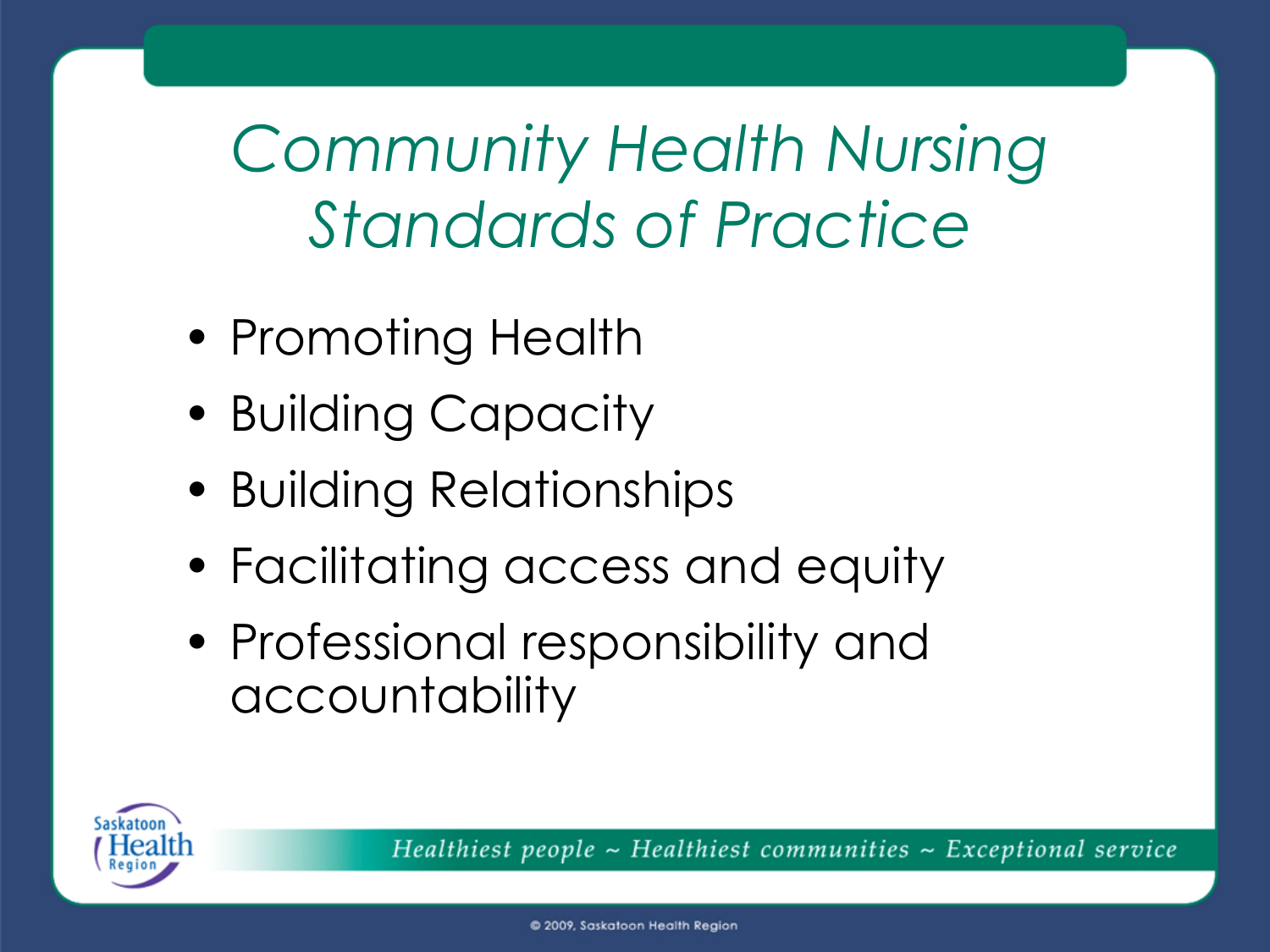### *Determinants of Health*

- Social support networks
- Health services
- Personal health practices and coping skills
- Healthy child development
- Social and physical environments
- Gender and culture